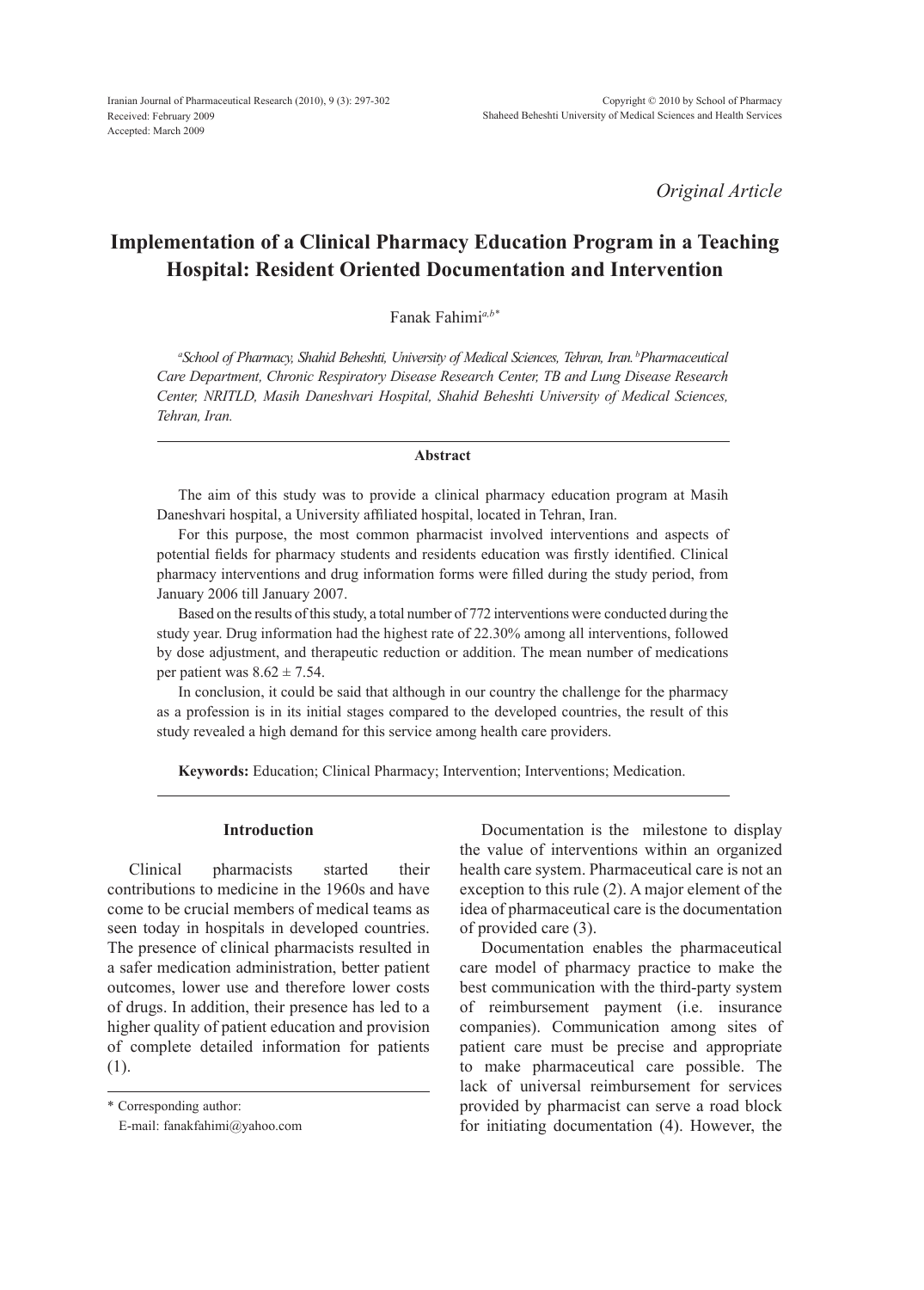chance to demonstrate contributions to patient outcomes and safety must serve as a catalyst for pharmacist to document their services (2).

One study conducted on a general medicine unit showed that pharmacist involvement with medical doctors could be associated with a considerable reduction in preventable Adverse Drug Events (ADEs) (5). Another study demonstrated a positive contribution of pharmacists` interventions and quality of pharmacotherapy in 141 Dutch community pharmacies (6). Dooley and colleagues conducted a prospective study and examined the pharmacists' interventions in eight hospitals in Australia. The results showed a considerable pharmacist-related cost savings of \$4,444,794 (7). Results of a research at an outpatient study showed that regardless of the setting, pharmacists could improve patient outcomes (8). Van Wijk and colleagues reviewed 18 trials and failed to show a significant patient adherence to chronic medical therapies (9) American College of Clinical Pharmacy (ACCP) noted a decrease in cost by clinical pharmacy services in most studies which were done from 1996 to 2000 (10). Using published relevant articles between 2001 and 2005, ACCP has also showed continued benefits of these services on cost reduction (11). In Iran, the professional movement of pharmacists and their efficient involvement in hospital wards at Shahid Beheshti University, Tehran, has begun in recent years and needs more momentum (12). An opportunity to take up this challenge was provided in 2005. We initiated clinical pharmacy services to interested bodies of Masih Daneshvari Hospital. The precise nature of this service was vague at first, but in subsequent discussions it was well defined.

The Adverse Drug Reaction (ADR) unit at Masih Daneshvari Hospital was formally established in 2006 (13) and has a clinical pharmacist as the chief of the unit and preceptor. The ADR unit focuses on the following activities: ensuring safe and cost effective drug administration, monitoring and management of drug use patterns, providing drug information, training clinical pharmacy residents and pharmacy students, publishing monthly ADR bulletins, running anticoagulant clinic, and providing drug protocols and treatment guidelines.

The clinical pharmacist intervenes with

medical therapies by either random visits of the patients, continuous monitoring of drug utilization, and providing education to health care providers. Clinical pharmacy services at the hospital are aiming to start various interventions in different wards to reduce the adverse drug effects, to eliminate unnecessary drug administrations and to lower the costs of therapy. In the current study, we have reported the results of one year experience of clinical pharmacy establishment program at this hospital.

# **Experimental**

This study was conducted in a 300-bed respiratory hospital between January 2006 to January 2007. The clinical pharmacy program was designed to provide an opportunity for pharmacy students to attain education, while offering clinical services to patients at Masih Daneshvari hospital. Clinical pharmacy residents spend two months rotation in pulmonology ward as part of their residency program (RP). The last 2 years of RP consists of eighteen months of different hospital ward rotations. Residents are expected to fill in clinical pharmacy intervention and drug information forms during their educational program. In the first month of the rotation, an intensive training program was provided to the residents introducing pharmaceutical care philosophy and information gathering. In the second month the residents visited the patients independently and/or intervened during the clinical rounds. This is also consistent with the current Doctor of Pharmacy program, during which students will rotate at a specific site for a limited period of time.

All medication regimens were recorded and patient medication profiles were generated, and updated on each subsequent visit. Each patient was visited by pharmacy students/residents on the basis of receiving written consultation request from the physician in charge or as a verbal request during the clinical rounds. Medication counseling/advice was also given to the patient upon physician, nurse or patient request. In addition, patients were instructed on their medication use e.g. inhaler technique.

All consultation requests were answered back by the preceptor, or verified if the recommendations had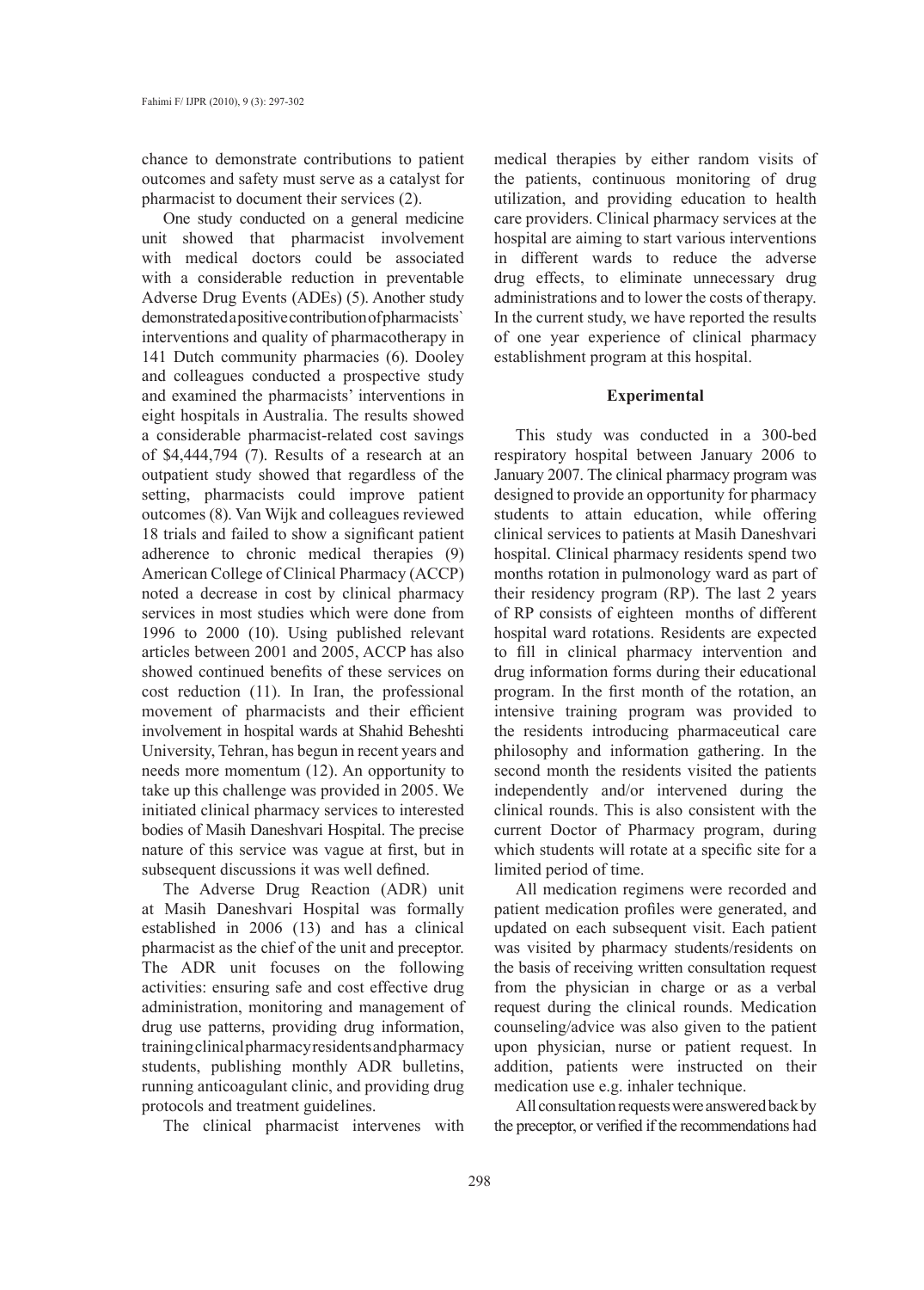been written by the residents. All the forms were signed by the preceptor thereafter. The residents and their preceptor discussed and reviewed the patient medication histories and extracted Drug Related Problems (DRPs). Patients` charts were reviewed to identify DRPs. Relevant labaratory data (e.g. platelet count, and serum creatinin) and vital signs (e.g. blood pressure and pulse rate) were all recorded to support the appropriateness of the interventions.

Supporting literature was provided to each resident for the recommendations made. For the DRPs, a recommendation was formed after group discussion. A pharmacotherapy sheet or the consultation form was then put in the patients` chart for the physician. Interventions were categorized into 11 categories, which are defined as follows:

*Dose adjustment:* adjusting doses for patients with renal or hepatic impairment, elderly patients, or those receiving inappropriate doses according to the indication.

*Therapeutic reduction or addition:* changing drug dosage regimens following side effects or para-clinical tests.

*Order clarification/ patient education/ compliance:* providing education to patients in order to increase compliance or the clarification of the order. This was more conducted at the time of discharge for patients who needed to continue therapy.

*Monitoring recommendations:* recommending monitoring to avoid or explore toxicity and a possible side effect or efficacy (e.g. platelet monitoring for heparin induced thrombocytopenia, INR for warfarin).

*Drug interaction:* counseling on pharmacodynamic and pharmacokinetic interactions that may arise when two or more drugs are used at the same time.

*Therapy interchange/ changing routes of administration:* recommending alternative drugs with similar indication for a special patient (e.g. enoxaparin versus heparin, IV to PO).

*Staff error/ transcription error correction:*  correcting errors that has been made by the staff or transcription of the order from the previous step.

*Therapy duplicate:* eliminating redundant drug therapies to improve patient safety.

*Pre-op:* counseling on the medications before an elective operation.

*Allergy alert:* alerting nurses or physicians on a potential allergic reaction to drugs.

*Other drug information (DI):* providing any information on medications on request of a health care provider.

Patient-medication exposures per day were calculated as follows: [(number of patients) x (mean number of prescribed medications)].

Percentage of interventions per patientmedication exposure was calculated as follows: 100 x [(number of interventions recorded) / (patient medication exposures)]. The rate of interventions per day was calculated as follows: [(total number of interventions) x (intervention recording duration (day))] (14).

# **Results**

A total number of 772 interventions for 345 patients have been performed during the study year, which gives us an average of 2.70 interventions per day excluding weekend (54 days) and holidays (25 days). Drug information had the highest rate (22.30%) of all interventions, followed by dose adjustment, therapeutic reduction/ addition and patient education with 13.57%, 12.88%, and 12.88% of the interventions, respectively (Table 1 and Figure 1).

Patient-medication exposures per day were 2974 cases. Each patient was taking  $8.62 \pm$ 7.54 (mean  $\pm$  SD) medications per hospital stay. Percentage of interventions per patientmedication exposure was calculated as 100 x  $(722 / 2974) = 24.28\%$ .

## **Discussion**

The number of interventions recorded in this study was 722 cases. This includes only patients admitted to the hospital. This is very similar to a study performed by Japanese researchers who reported a total of 347 interventions for 164 patients during a 6 month period (15).

Based on an one Iranian study published recently, only six percent of a total number of 188 patients who were consulted on the interval and dosing of their medications received proper information (16). It is obvious that there is a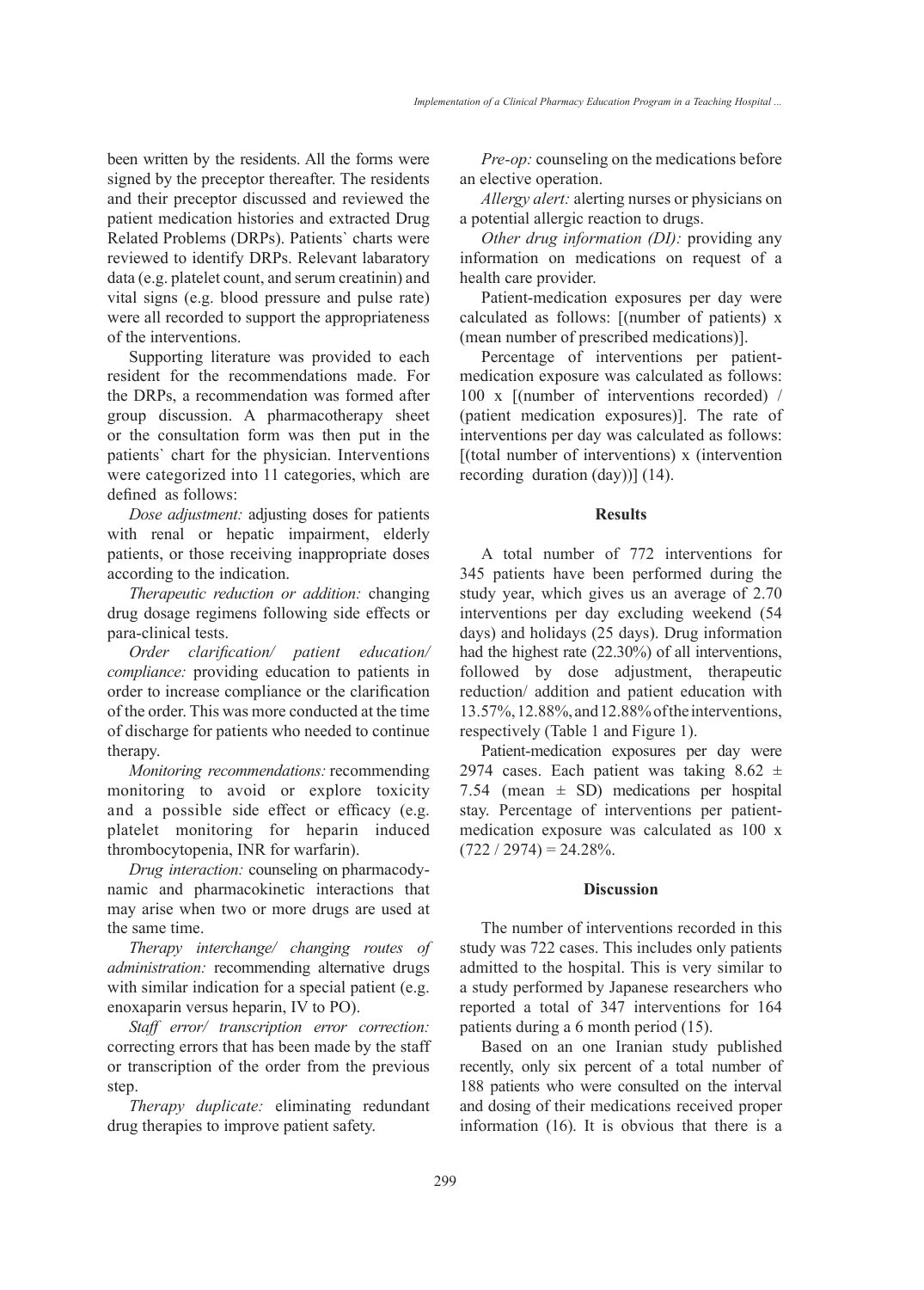

Figure 1. Diagram of the number of interventions in each related category.

considerable need for improving pharmacists' information. Information on the new drugs services in both community and hospital setting.

The high rate of drug information (DI) requests (22.30% of all interventions) justifies the fact that clinical pharmacy program should fill the gap between practice and pharmaceutical

information. Information on the new drugs was mainly received from pharmaceutical company representatives, (17). which could sometimes be biased and misleading in clinical practice.

The mean number of drug administration for each patient was reported as 8.62 in this study.

**Table 1.** Number and percentage of interventions in related categories.

| Category                                                               | N            | Percentage |
|------------------------------------------------------------------------|--------------|------------|
| Other drug information                                                 | 161          | 22.30      |
| Dose adjustment                                                        | 98           | 13.57      |
| Therapeutic reduction or addition                                      | 93           | 12.88      |
| Order clarification/ patient education/ compliance                     | 93           | 12.88      |
| Monitoring recommendations                                             | 62           | 8.59       |
| Drug interaction                                                       | 58           | 8.03       |
| Therapy interchange/ changing routes of administration (i.e. IV to PO) | 51           | 7.06       |
| Adverse effect alert                                                   | 47           | 6.51       |
| TDM recommendation                                                     | 23           | 3.19       |
| Staff error/transcript error                                           | 15           | 2.08       |
| Therapy duplicate                                                      | 10           | 1.39       |
| Pre-op                                                                 | 10           | 1.39       |
| Allergy alert                                                          | $\mathbf{1}$ | 0.14       |
| <b>Total</b>                                                           | 722          | 100.00     |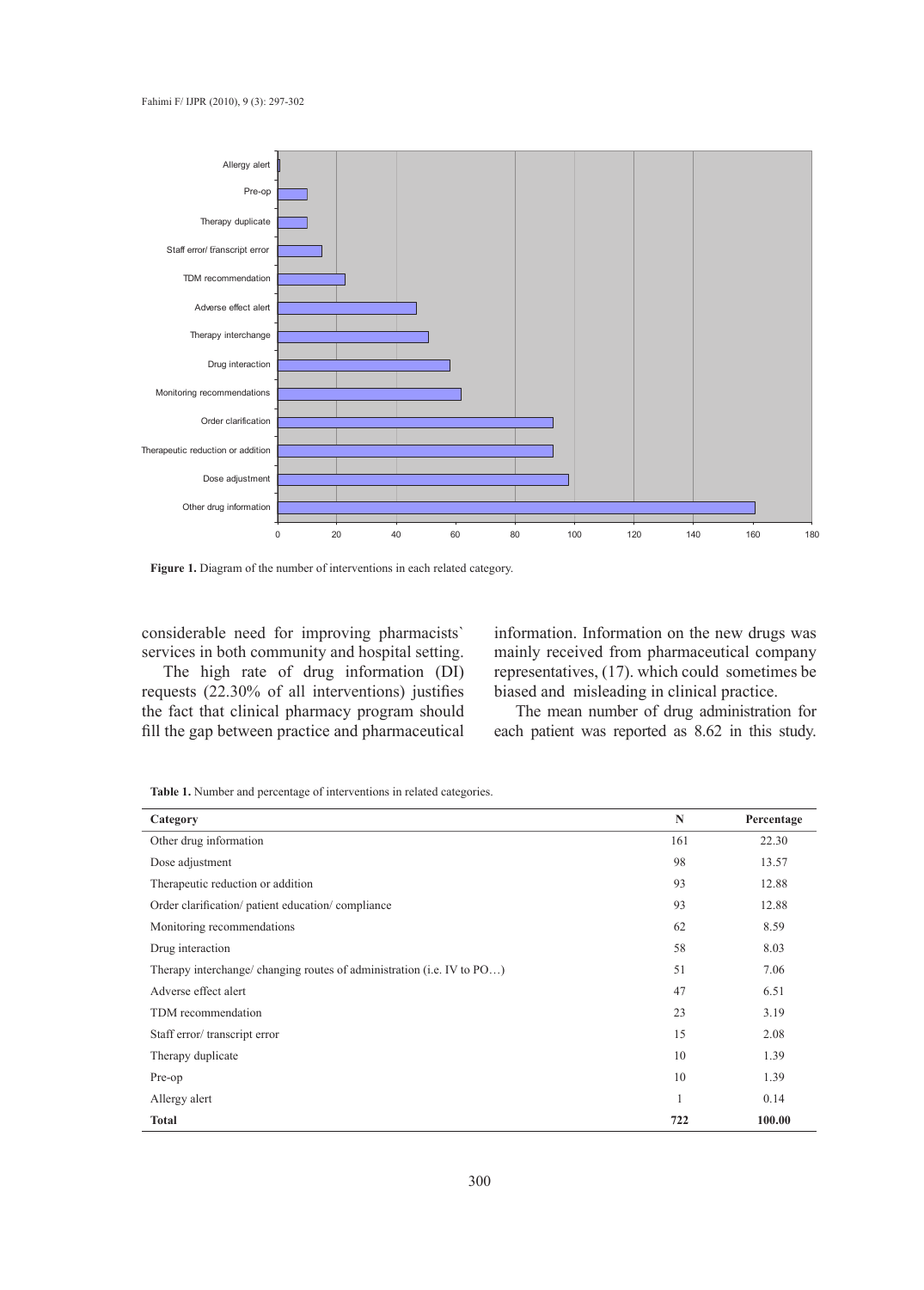It has been shown that prescription of four medications or more can put the patient at a great risk of drug related morbidity (18). The original aim of clinical pharmacy as a professional practice (and not a health science) is providing pharmaceutical care (19). Education of pharmacy students and clinical pharmacy residents, while providing valuable care component to patients and other health-care providers, can successfully be performed as shown by the results of our program implemented in a teaching hospital. We understand that this program is a novel approach to the education of pharmacy students and clinical pharmacy residents in our country. Though, no data is available on the quality of student learning by this method of education. Also, we have no data on nursing and physicians perceptions of the program. As this program grows, we hope to find answers to these questions.

The knowledge gained at this stage and desired outcomes can be applied in the education of pharmacy and medical students. This implemented program of education has mostly met the desired goals, as it is obvious in the case of the number of the interventions. High acceptance rate was reported by other authors too (14).

 Shahid Beheshti School of Pharmacy persists that the challenge for the pharmacy as a profession is to switch from theoretical education to practical bedside management of patients` medication. Achieving this goal is equal to the development of clinical pharmacy programs in the teaching hospitals. It is believed that this plays a major role in the future of pharmacy.

Here, we did not report the results of improvement in the quality of pharmaceutical care or the lectures which were delivered in this regard in the hospital. Also, the anticoagulation clinic which is run by pharmacists as part of pharmaceutical care department was not discussed in this study.

 There are limitations in our study, which should be acknowledged in interpretation of the obtained results. Lack of cooperation between patients and doctors in our report may lead to some biases. Culturally, Iranian patients do not easily report detailed information on drugs taken and that may result in non-comprehensive results. We could only rely on charts and patient records as source of drug therapy, though drug history taking was also tried. Many surgeons are not willing to consult the necessary pre-op drug adjustment or post-op drug intake with pharmacists. Since this program is quite new in Iran, it has not yet been completely presented to either patients or medical doctors.

## **Acknowledgements**

Some of the interventions reported have been supplied by the residents of Tehran University of Medical Sciences. Author's special thanks to Mahkam Tavalayee MD and Leila Ghazi Tabatabaei PharmD for their sincere collaborations in data organizing.

## **References**

- (1) Horn E and Jacobi J. The critical care clinical pharmacist: evolution of an essential team member. *Critical Care Medicine* (2006) 34: S46-S51.
- (2) MacKinnon GE III and MacKinnon NJ. Documentation of Pharmacy Services. In: DiPiro JT, Talbert RL, Yee GC, Matzke GR, Wells BG and Posey LM. (eds.) *Pharmacotherapy: A Pathophysiologic Approach*. Mc Graw Hill Professional, New York (2008) 7-9.
- (3) Fox BI, Felkey BG, Berger BA, Krueger KP and Rainer RK Jr. Use of personal digital assistants for documentation of pharmacists' interventions: a literature review. *Am. J. Health Syst. Pharm.* (2007) 64: 1516-1525.
- (4) Fahimi F. Should clinical services provided by pharmacists be compensated? *Iranian J. Pharm. Res.* (2007) 6:1-2.
- (5) Kucukarslan SN, Peters M, Mlynarek M and Nafziger DA. Pharmacists on rounding teams reduce preventable adverse drug events in hospital general medicine units. *Arch. Intern. Med.* (2003) 163: 2014-2018.
- (6) Buurma H, De Smet PA, Leufkens HG and Egberts AC. Evaluation of the clinical value of pharmacists' modifications of prescription errors. *Br. J. Clin. Pharmacol.* (2004) 58: 503-511.
- (7) Dooley MJ, Allen KM, Doecke CJ, Galbraith KJ, Taylor GR, Bright J and Carey DL. A prospective multicentre study of pharmacist initiated changes to drug therapy and patient management in acute care government funded hospitals. *Br. J. Clin. Pharmacol.* (2004) 57: 513-521.
- (8) Paulos CP, Nygren CE, Celedon C and Carcamo CA. Impact of a pharmaceutical care program in a community pharmacy on patients with dyslipidemia. *Ann. Pharmacother.* (2005) 39: 939-943.
- (9) Van Wijk BL, Klungel OH, Heerdink ER and de Boer A. Effectiveness of interventions by community pharmacists to improve patient adherence to chronic